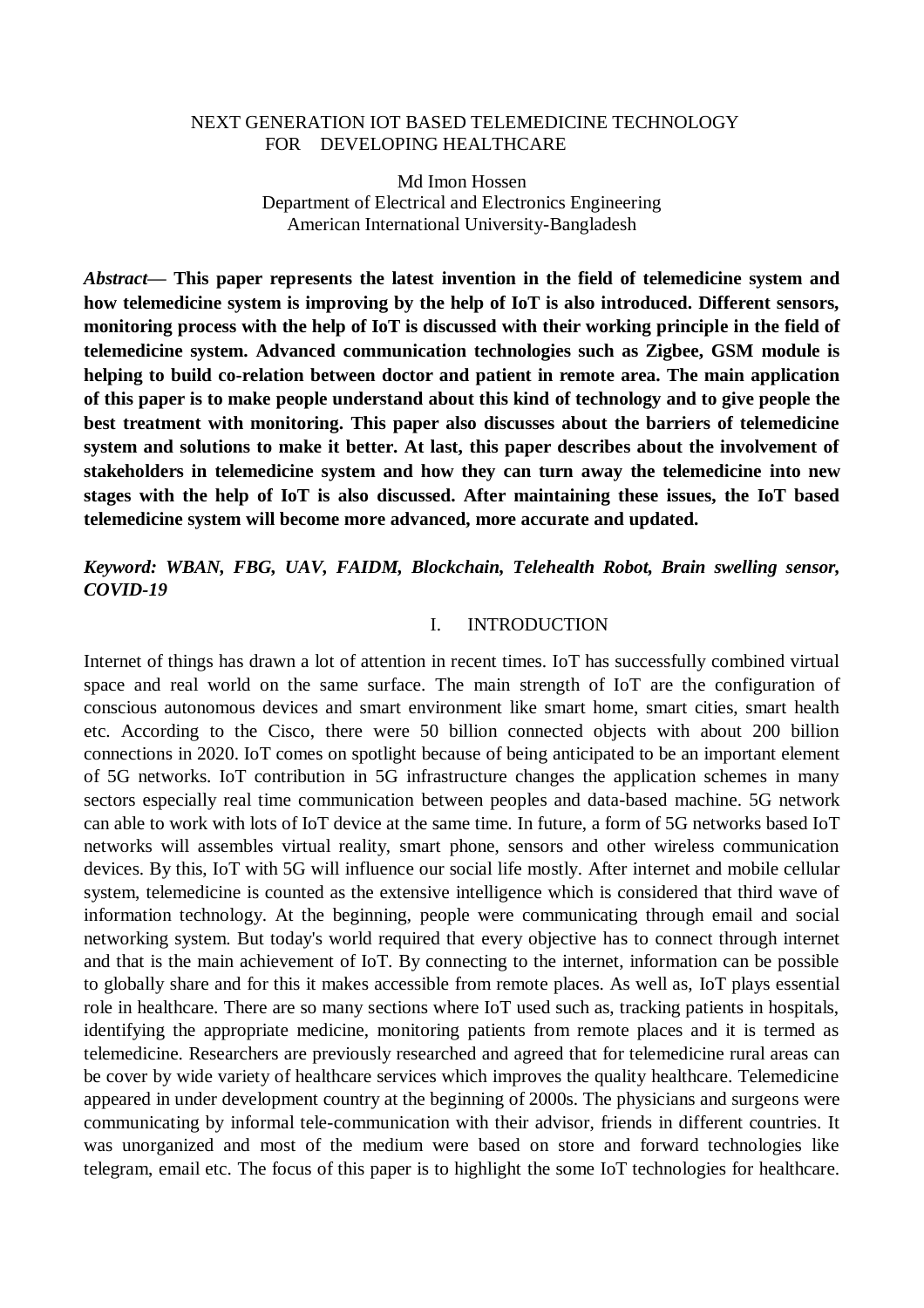The topic is very broad and it is almost impossible to describe all the available technologies in IoT for telemedicine. After all, the study is aimed to provide some deep analysis about the topic together with its effect in real life and conclusion.

## II. STRUCTURE OF TELEMEDICINE

## *A. Work flow of Telemedicine*

Telemedicine is many sided techniques which can produce emergency care in critical and noncritical situation. Telemedicine delivers a service for store medical history, AI diagnosis, medical streaming applications, real time monitoring which helps physicians to give treatment patients more effectively. In the below, an example of work data is shown:





In the figure, the first one refers patient information such as symptoms, complication, case history etc. After that, patient's entry process is started and it allows to communication. Then the input data kept to telehealth supportive care unit. Doctoral assistant observes it well. In next, appointment is fixed by understands the situation. Besides, the telemedical care unit is available to serve for any system errors or solving any complaints, taking necessary steps etc. Once the disease is properly diagnosed, the doctor advises the patient accordingly and tells him/her to take the medicine. The patient will then be monitored until fully recovered.

# *B. Telecommunication technologies*

Telemedicine technology used to communicate or establish connection between health care systems and us. These could be telephony, cellular mobile communication, modems and satellite technology. Telephony are basic services of telephone which contains copper wire, fiber optic cable, point to point microwave radio, HF radio etc. Modems has faster data rate then telephone network service. They are act like as a modulator, demodulator and they are capable of higher data transmission. The main usage of it is video conferencing. Cellular mobile communication role is same as the other two technologies. If an example can be given like it can be used to send ECG data from ambulance to hospital. Cellular communication communicates via radio links. It is providing beneficial and stable communication system for medical emergencies. Satellite technology can use for deliver telemedicine services to another area where is lack of terrestrial network. Mobile satellite communication can able to provide Information immediately. The applications are transmission of basic information to remote clinics, dealing with medical emergencies via video conference etc.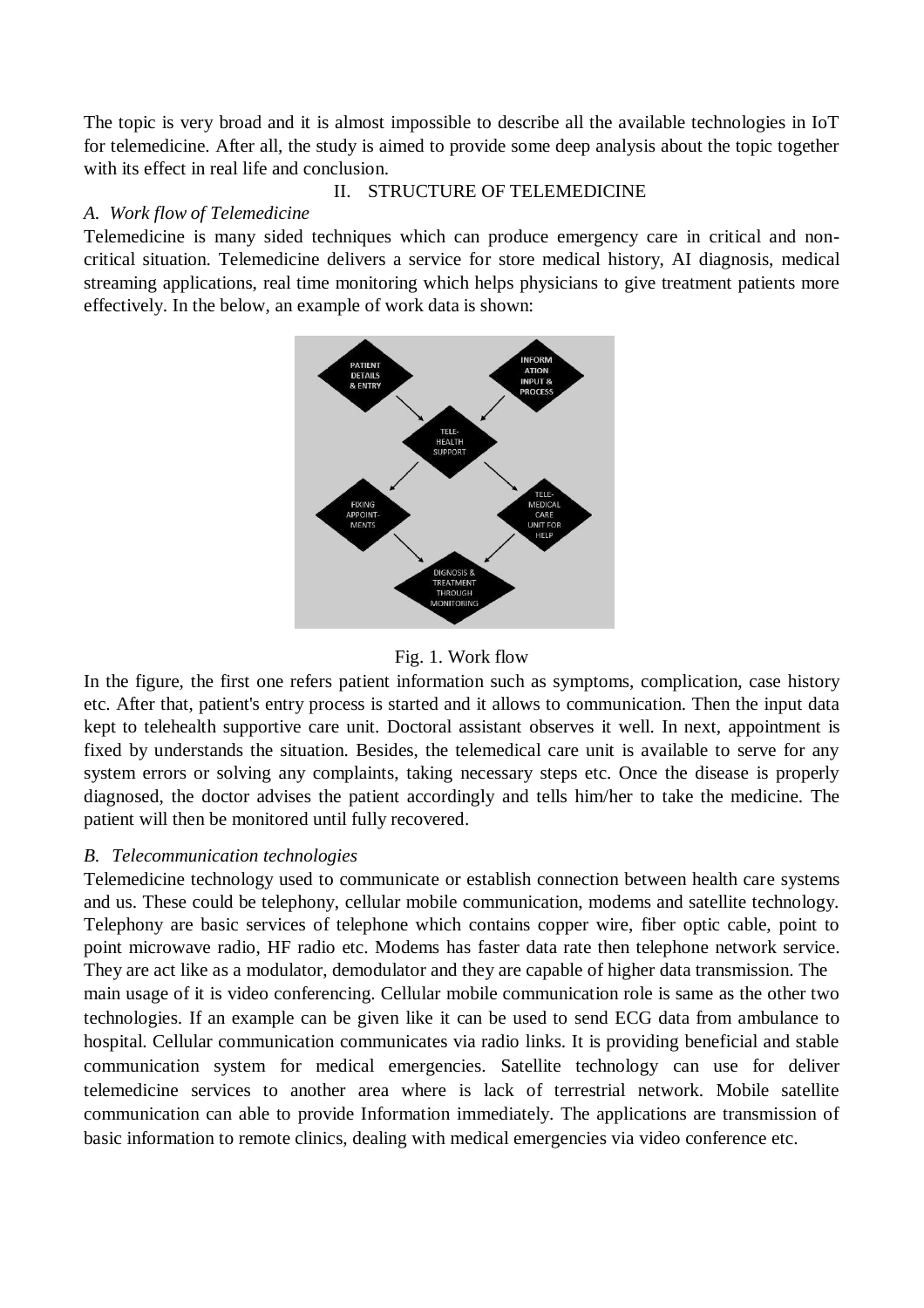#### *C. Features of Telemedicine*

There are many features based on the opportunities of telemedicine. Such as, chronic health management, prescription compliance, store and forward, throughout care etc. Chronic health management is based on home monitoring system. It consists of health issues, advance technology (touch screen), high tech sensors, record heart patterns, blood pressure, oximeters, glucose levels etc. Then it's sent to the health care center by wireless and record in cloud. Prescription compliance is important feature specially for the elderly. It performs like an alert system for take medicine on time. Health complications increase for not taking medicine on time and for this he/she has to be admitted to the hospital. For this, it acts like a reminder system. Store and forward feature is able to capture high resolution diagnostic pictures or data which allows to stock and shared with patients and doctors virtually. Throughout takes care for all under serious and critical cases. An example might go such as sleep disorder. A system can monitor the sleep patterns, breathing to investigate the problem, body positions and suggest treatment plans to patient. [1]

### III. ARCHITECTURE OF IOT

Current technology largely depends on IoT. Until now, it has not been possible to give any definite structure for IoT or not everyone could come to a same conclusion. Different researcher has been providing different architectures. Now, some common layer and layer of healthcare will be discussed.



Fig. 2. General IoT structure

Edge technology layer has physical devices such as embedded systems, sensors, RFID tags. RFID tags is one type of tracking system that uses radio frequency. Edge technology layer gather information from those devices, then process and make communication with others. Access gateway layer task is same as well as it produces others services such as data publishing, maintaining and subscribing. It's collected data from sensors and this data can be processed on mobile, tab type devices. Middleware layer plays an important role which allows transformed, optimized information for sending and build connection between application and internet. Application layer makes accessible of all information in the type of GUIs, visualization. GUIs are type of visualization indicator. Those are, as like general layer of architecture of IoT. Other side, Biomedical data body temperature, blood pressure, glucose level, saturation level etc. are collected by sensor network layer. Then it sends data to a node which is named gateway layer. Nodes extract information from here. Then extracted information go to cloud data center layer. This layer is modifying information to make analysis, decisions and other activities. At the same time, a database is made to record medical history, images, videos, ICU signals etc. By this, it monitors the patient health condition. Besides, from the data storage engineers, scientist can work and research. To do research, machine learning algorithm is applied. [2]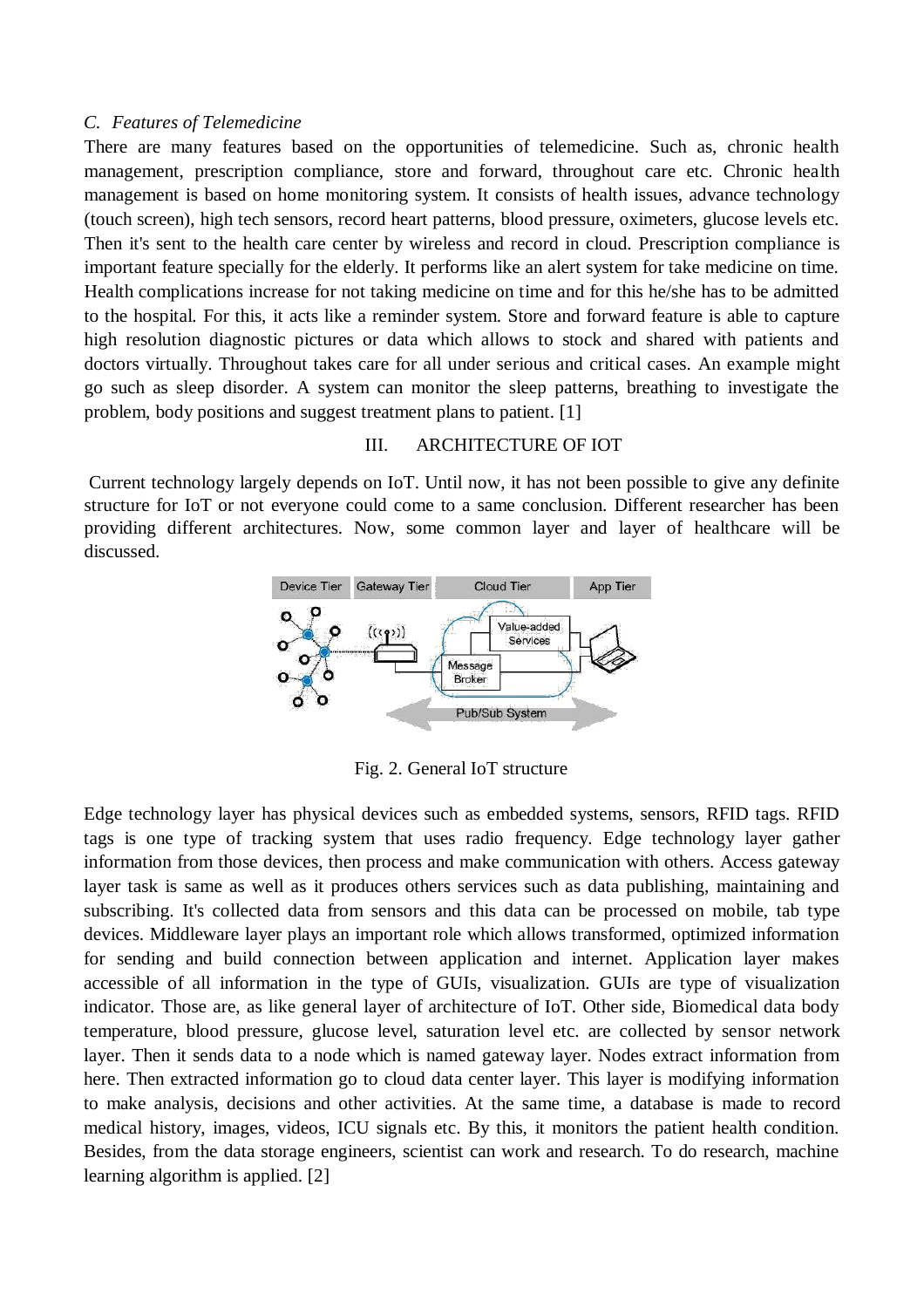#### IV. APPLICATIONS OF TELEMEDICINE

Many applications of telemedicine are currently using, many researches are ongoing and many models are proposed already. Between them some of the old and new applications are highlighted in details below:

#### *A. WBAN based Telemedicine sensors*

One or more sensors merged to form a network called Wireless Body Area Network (WBAN) which mainly observe the health condition of the patient. Wireless body area network (WBAN) is a sensor which built a network that means it is connected with medical appliances, health sensors and it is actually wireless type. The sensors should be installed on the surface of inside the tissue of the body, skin or away from the skin. For monitoring the diabetic's patient's glucose, it is placed into tissue of cells. For heart rate, blood pressure, pulse measuring, it is positioned on the surface.



### Fig. 3. WBAN basic architecture

There are some types of nodes here which are control connections and send information mainly like coordinator, relay, end type. Coordinator perform like a gateway, end blocked to perform unnecessarily and relay helps to sense data from the other nodes. Besides, actuator performs based on the receiving information from nodes. For example, when sensors produce glucose reading to the actuator, then it decides how much insulin is need for the diabetic patient then. Each reason of use sensor needs different frequency, data rate and utilization of energy. For instance, glucose sensor requires extreme lower power consumption, few data rate. ECG needs low power consumption and 3kbps data rate. Blood pressure sensors needs higher power and less than 10bps data rate. Motion sensor requires 35kbps data rate. The architecture of WBAN shows that how much important communication is. There are also 3 tiers. In tier 1, data is created from body sensors and transmits. In tier 2, the data is proceeding and it has good control over the management and security. Then data reached to tier 3 via access point. It's sent data to another sever for storing or observation. By using, IoT based technology, we can be notifying on our smart devices. [3]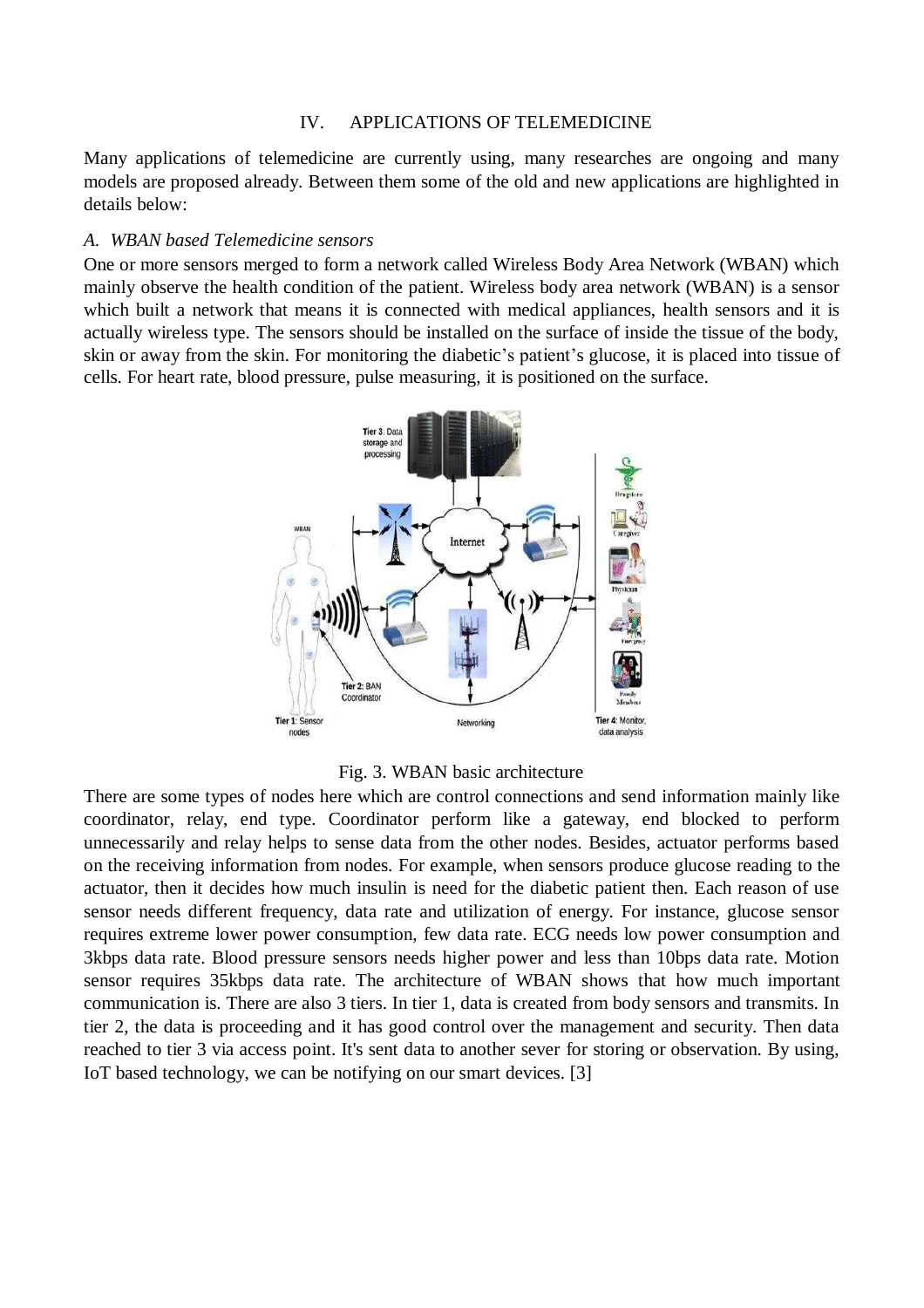## *B. Anesthesia patient monitoring*

IoT cloud-based network plays vital role for monitoring the patient who has made unconscious. It's actually permitting online monitoring. Anesthesia means short term loss of sensation which is applied to prevent pain during surgery. This architecture helps the anesthesiologist to remain connected with all the patients under his control.



Fig. 4. Anesthesiologist monitoring system

Mobile/smartphone/smartwatch is used here and it got data from Therapeutic Drug Monitoring (TDM) system on the patient and transmit data to cloud. TDM mainly calculate the amount of medicine in patients' blood. The data transmitting process is done by Raspberry Pi (RPi) and it's without wire. Thus, anesthesiologist is able to monitor the patient health status through mobile app. If measured data went out of span then android app will provide notifications or alert by strong vibration or sound. Besides, it is also possible to connect with other smart devices. That's how teleconsulting is implemented. [4]

# *C. Monitoring by using FBG*

The full form of FBG is Fiber Bragg Grating which is used to construct IoT sensor devices to create telemonitoring system. Optical fiber sensors are also used which is based on the FBG. The designed system can monitor Ballistiocardiogram (BCG) which helps to measure respiratory rate, pulse rate, etc.



Fig. 5. Fiber Bragg Grating

It can calculate the rate with minimum error and the vital thing is that it can monitor accidental bed exit of patients or deteriorates health condition of patient. In any unexpected condition it will provide real time alert to notify medical staffs, physicians which is really need in large nursing homes or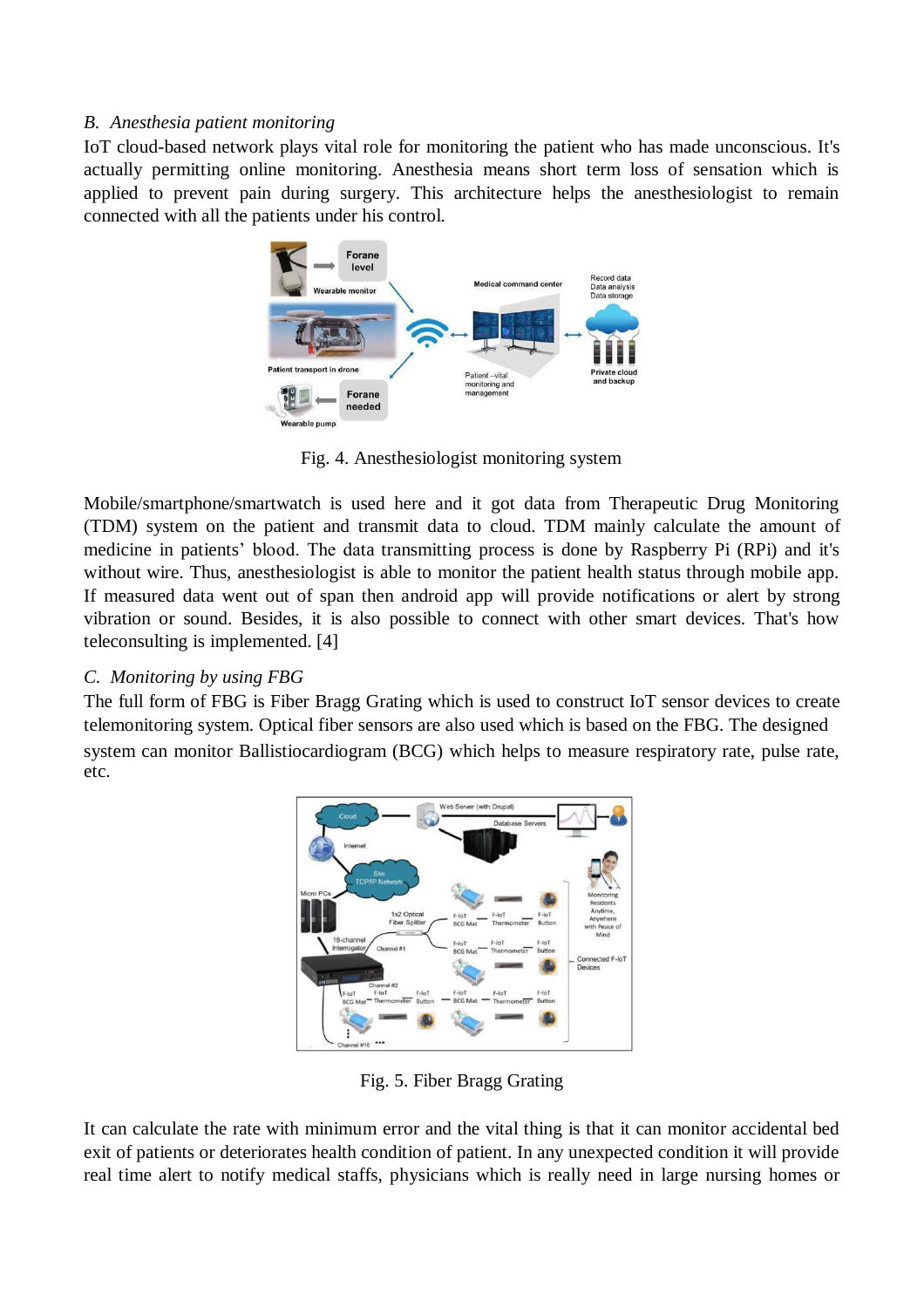hospitals. Fiber Bragg Grating is index change onward the core of the optical fiber that is periodic or aperiodic. The reflective index varies conduct to the reflection of the light. By using this technology, sensors are packed into IoT devices and create F-IoT. F-IoT devices are associated in parallel or series by optical fibers by sense. The sensing element is optical sensing interrogator. The interrogator is connected to the server. For this system, Drupal is used as framework as well as bootstrap framework also can be used. Those are used to make connection between different sensors with the users. How many devices can be connected at the same time this is relying on the wavelength of interrogator. There are some advantages but the main advantage is FBG is stable and power source is no need. Besides, they can adjust any condition and it is safe for long term monitoring. [5]

## *D. New healthcare system (UAV)*

There has been a lot of gossiping and talk is going on about UAV in recent past and recent year. Based on this it is possible to create a new health care system for providing better service. In this system, UAV is used as ambulance and it will be able to fly and reach to emergency site without any hindrance. UAV normally equipped with different sensor nodes, GPS, wireless nodes, display screen etc. Main goal here is that to provide high quality communication link and reduce response time. In normal, the emergency healthcare depends on hospital position, vehicles, traffic system etc. But in this system emergency health service mostly depends on UAV and IoT. There are 4 layers here and their functions are data gathering layer has sensor nodes which collects data and describe health condition, then communication layer makes connections between cloud, devices and hospital etc. Moreover, monitoring of the patient after the operation is very important. That's why, researchers are proposed IoT cloud-based Anesthesia monitoring system. By this, it is possible to create safe monitoring network.



Fig. 7. New healthcare system

The communication should be wired or wireless. Wired system used for real time communication or large amount of data providing. Zigbee, Wi-Fi, LTE, NFC are used as for wireless communication. Next, data center layer is matched the information and make list as per requirements. After analysis, it sends results to user, nearby hospitals, medical workers etc. Smart terminals layer is displaying the information and Smartphone is one kind of smart terminals where we can also check the health conditions. [6]

# V. HOW TELEMEDICINE SOLVING PROBLEMS

There are several types of applications which have been described above that how they work, where is used telemedicine and so on. Within those application, some of them are proposed like cloud anesthesia monitoring, UAV based healthcare. In some areas of chine, UAV based healthcare already has been used experimentally. But, it is not completely done yet. At this moment, we will just focus on how we can solve the problems or obstacles. WBAN can create a multi patient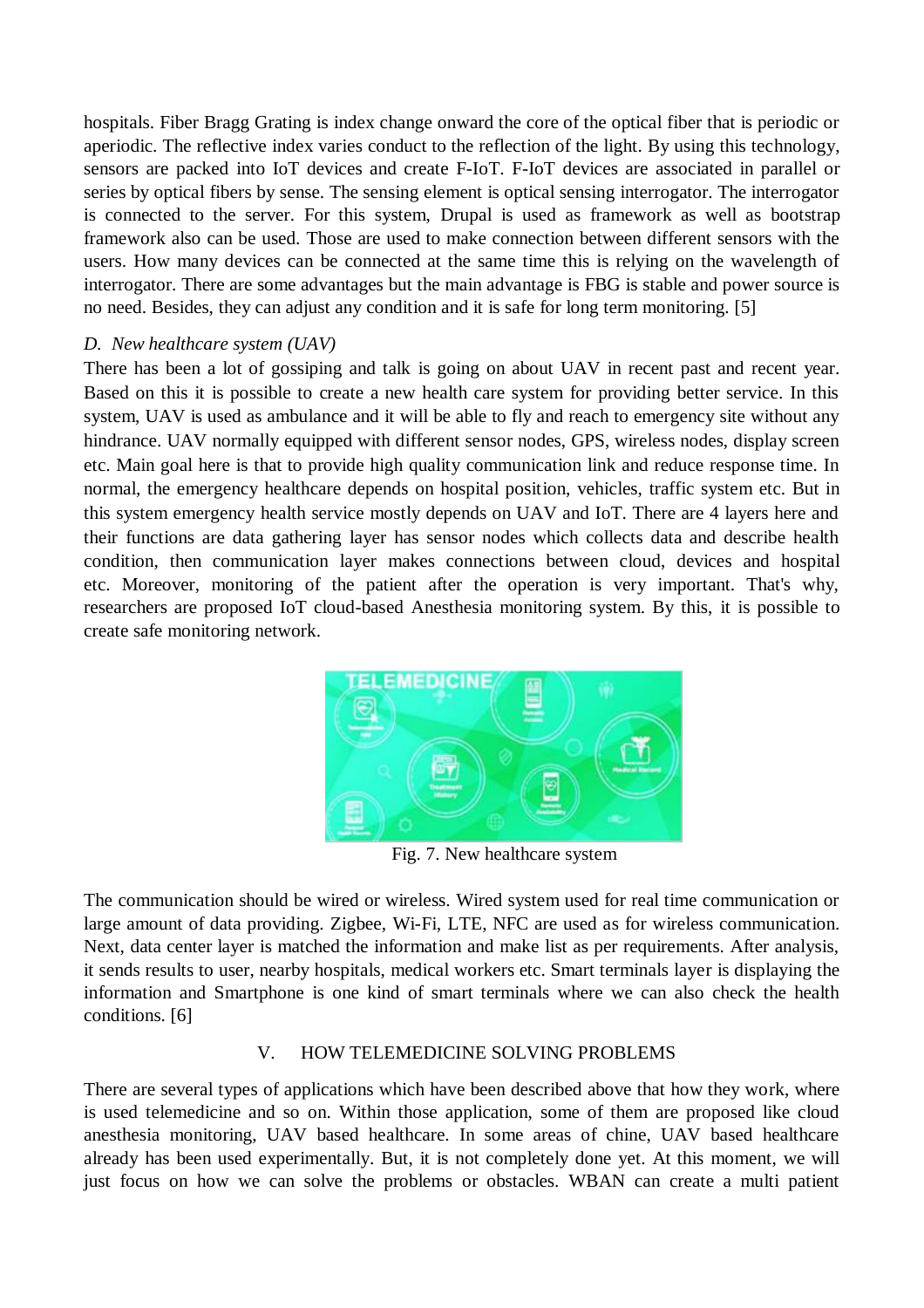monitoring environment which is a great opportunity for us. Moreover, it offers flexibility also improves life care options and cost savings options. There is a good advantage which is that it is possible to monitor through any portable device (e.g. smartphone, tablet). On the other side, it allows us to monitor patient's health condition from a distance. It can also play an important role in different countries. Anesthesia is a procedure which is very important in pre-surgical. It has an effect even after the operation. The general Anesthesia may cause some side effects like nausea, vomiting, headache, instability of neurons.





It also saves data, so the anesthesiologist can know before applying that the figure out the problems which is related to Anesthesia to the patient. FBG based can be used in telemedicine system for monitoring which will help in more healthcare. F-IoT thermometer, F-IoT BCG sensor mat and F-IoT button can monitor patient's condition continuously. The main thing is that, it can detect movement. There is many hospitals do not have state- of-the-art facilities and no staff have stayed to the patients at night. So, sometimes abnormal bed exits of patient need to monitor. That's why, FBG can be good sign. It will be very beneficial for children that FBG can also alarm a signal in a sudden increase in fever. UAV based health-care which is designed to reduce the response time of getting treatment. Good and proper treatment is very important within time but sometimes it is not possible. For this reason, many patients die without any treatment. Therefore, the reason behind not getting treatment at the time of needs which are wasted in traffic jam for stacking, no one around to help during illness, nit getting first aid etc. However, traffic jams are not a big problem in busy cities. So, there will be needed an alternative way to respond quickly. Also, is also a good way to give first aid very quickly.

## VI. BARRIER FOR TELEMEDICINE

There are some applications which have been already discussed so far. Which describes how the system works, how it serves and how they solve the problem. If it will possible to make proper and perfect these technologies or solve those limitations then it's usage will increase in the next generation. Although the percentages of first aid is less for developing countries and underdeveloped.

.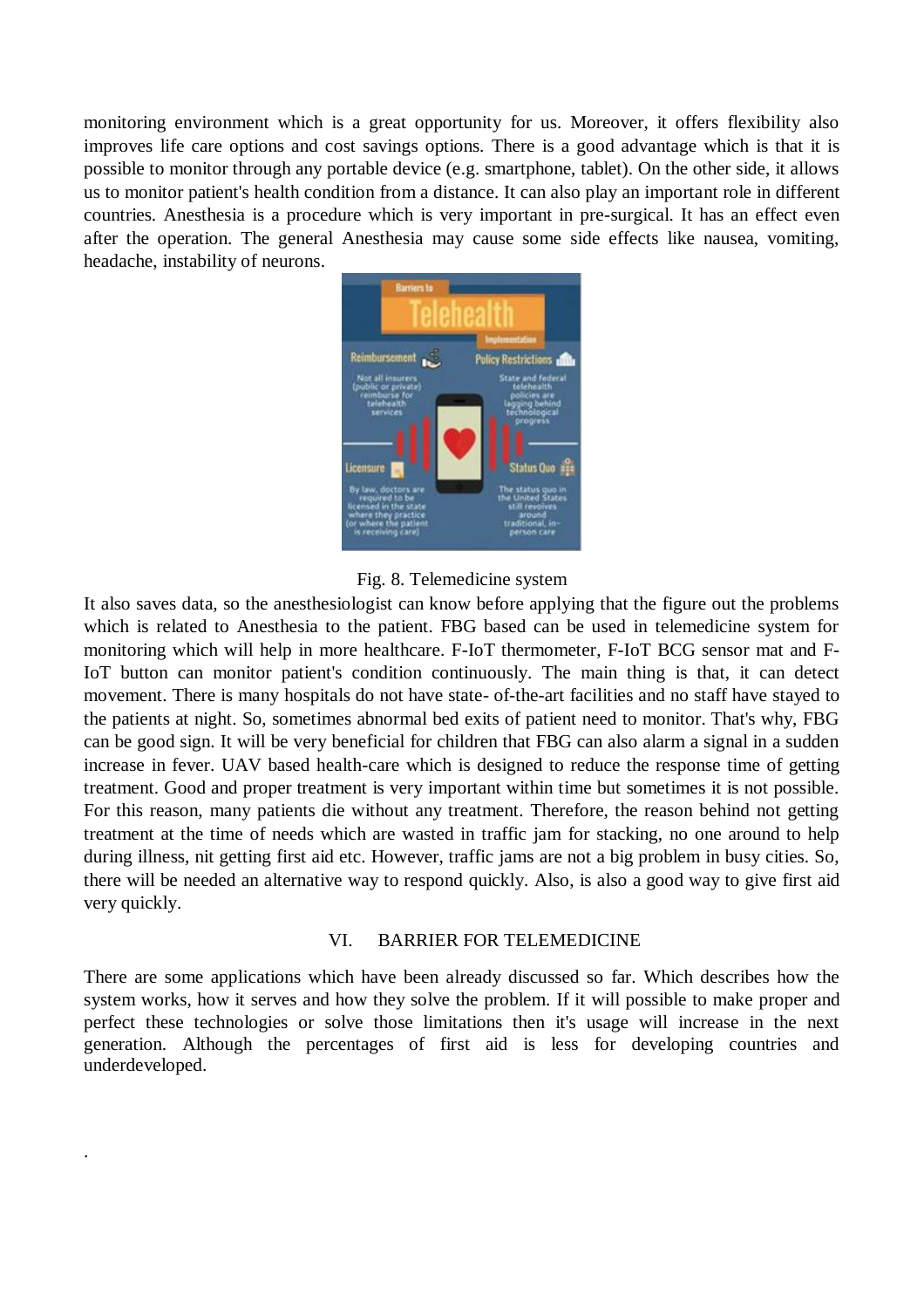countries. That's why, it is a big challenge for establishing or implementing. From WBAN sensors, we have been getting to know it's promising, inexpensive and monitoring capability during activities for affordable over the world, a number of challenging issues should be overcome such as its complex system design, customization, security, and social issues. The main thing is need to ensure security and secure information.



Fig. 9. Barrier for Telemedicine

There are a lot of discussion happening this report regarding cloud anesthesia monitoring through there are some limitations for telemedicine technology such as clinician's cam use this technology for intending to monitor the depth of anesthesia but which may not reflect the real underlying level of awareness and for this monitor will find incorrect result. Moreover, it is also important to maintain cyber security because there is big threat. FBG sensors are mainly used for monitoring purpose but there are some limitations such as it also has so much sensitive issue due to temperature. When temperature changes different results may appear. In shortly, it has some cross-effect problems due to temperature. Zigbee which is a telecommunications way, it has added new dimension to the ECG monitoring. UAV based health-care system offers great idea to solve the problems. But the main problem is that it is so much expensive. It also needs a good manpower who can operate it. However, if it becomes damage on the process, there will be more losses. There are some other big issues such as fraud, abuse, misdiagnosis for error, controlled substances and so on which are the obstacles of telemedicine.

### VII. SOLUTIONS FOR PROBLEMs

There are lots of limitations but the main one will describe now. In the telemedicine system, there has some common problem one is cyber-attack. IoT offers huge value to many sectors especially in health sector. But IoT based health faced several security problems. Mainly, the data security and patient privacy are directly connected. If it is not possible to transmit collected information safely then it is not becoming reliable. Or, if something breaking the results for interrupt the transmission then it becomes also problematic to the health staffs such as doctors, nurses, surgeons. Healthcare is mostly aimed for cyber-attack according to the result of Vector Networks analysis report. Actually,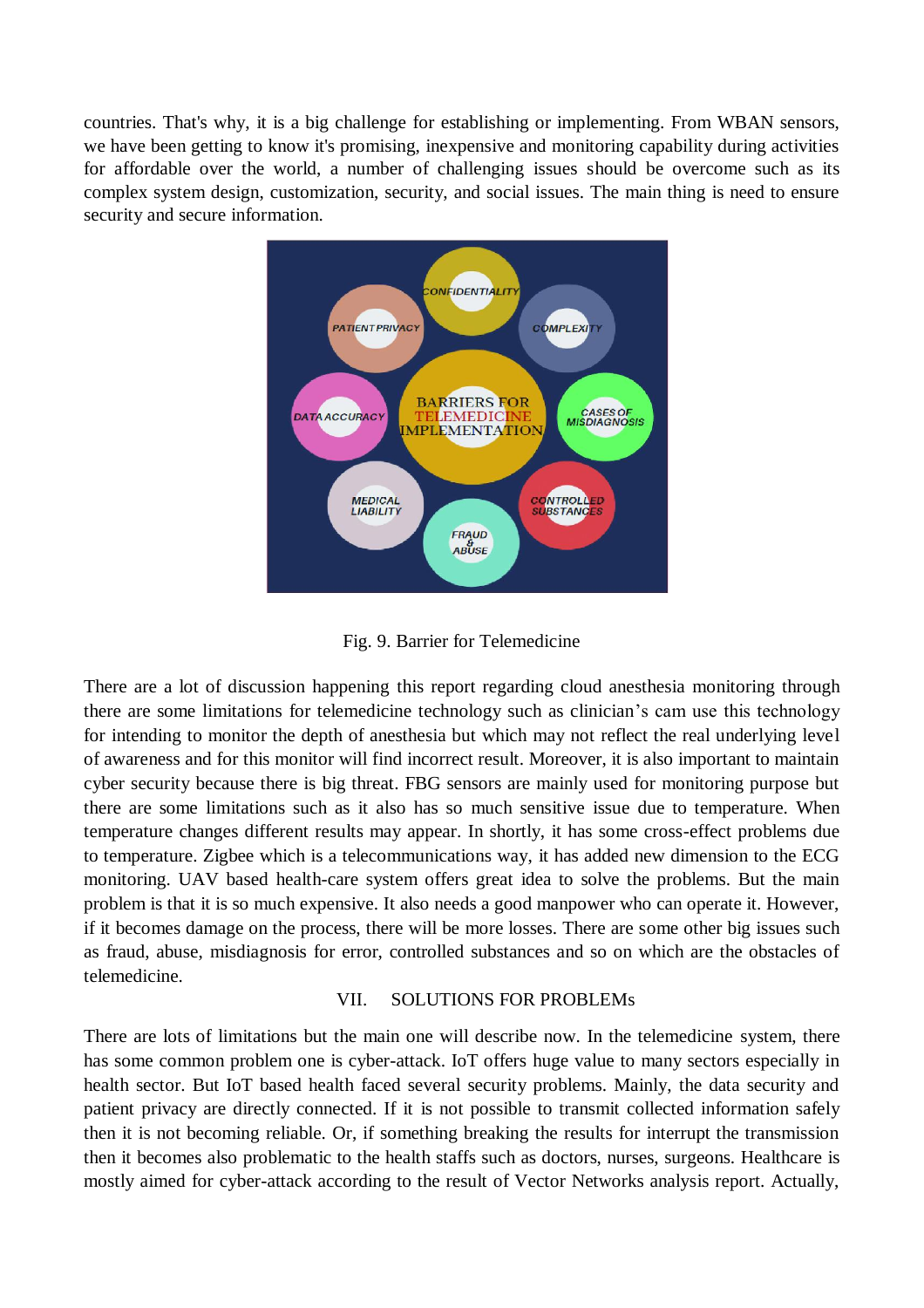there is no telemedicine is safe. Malicious action is one of the dangerous cyber-attacks. It is operated by a people or organization with bad intentions. By this they want to achieve their targets, which should be economical or political. They are actually reprogrammed, reconfigured, the network-based device by malicious action. It can shut down medical connected apparatus, make paralysis of health information system, expose medical sensitive data, take money and take life of patients. It is need to draw a cyber-attack map to know the threats and identify the weakness and have to take necessary action according to the situation. Ransomware is special type of malware and threats and it encrypt the data and prevent hospital from accessing it. That's why, hospital can't monitor and it makes delay in the treatment and to solve this problem, make sure the back up plans, easy recovery system and capable to face the threat. Denial of service is the most harmful and it can weaken a strong system and make down to infrastructure for some hours. IoT contains RFID system which has id and by interrogation it is easy to cloning. To prevent this RFID, readers and server must be unchangeable. At this situation, it is necessary to include some integrity, confidentiality, anonymity in shared patient information, access control Those are divided into several security layers which make it difficult to evade and also blockchain-based security service can provide data privacy, integrity and anonymous data sharing capability which is under research this era is to make it better. [7]

The telemedicine solution provider: There are 6 domains that providers are accessed on and they are:

- 1. Effectiveness of care
- 2. Access/ Availability of care
- 3. Experience of care
- 4. Utilization and Risk-Adjusted Utilization
- 5. Health Plan Descriptive Information
- 6. Measures collected using electronic clinical data system

In IoT based telemedicine system, there should be strict requirements for smooth implementation of telemedicine. For this research there is research was done which was to establish the effects of Stakeholders involvement on the telemedicine projects in Nairobi County, Kenya with a specific focus on Access Afya. This project was to determine the extent of stakeholder involvement on the telemedicine projects. This descriptive research design was used and target population was 50 employees of Acess Afya working in medical, IT, management and quality assurance departments. A census survey was conducted and data was collected through a questionnaire. From the survey they were found on the extent of stakeholder involvement in the telemedicine project, 65%, 36%, and 27% that the healthcare organization, the government, and the telemedicine solution provider respectively were involved. Therefore, there are another some stakeholders such as patients and doctors.

## *A. The healthcare organization*

This type of organizations has to reduce the patients service time and costs. They provide no need to take time off of work. They do eliminate child or elder case issues. It easily accesses to specialist.

## *B. The government*

Government is here to protecting against health care fraud. Sometimes they provide financial supports to any medical institutions.

The providers increase the quality of care, promote interoperability, decrease costs. bed rest or serious consequences result actually need to be hospitalized for proper treatment.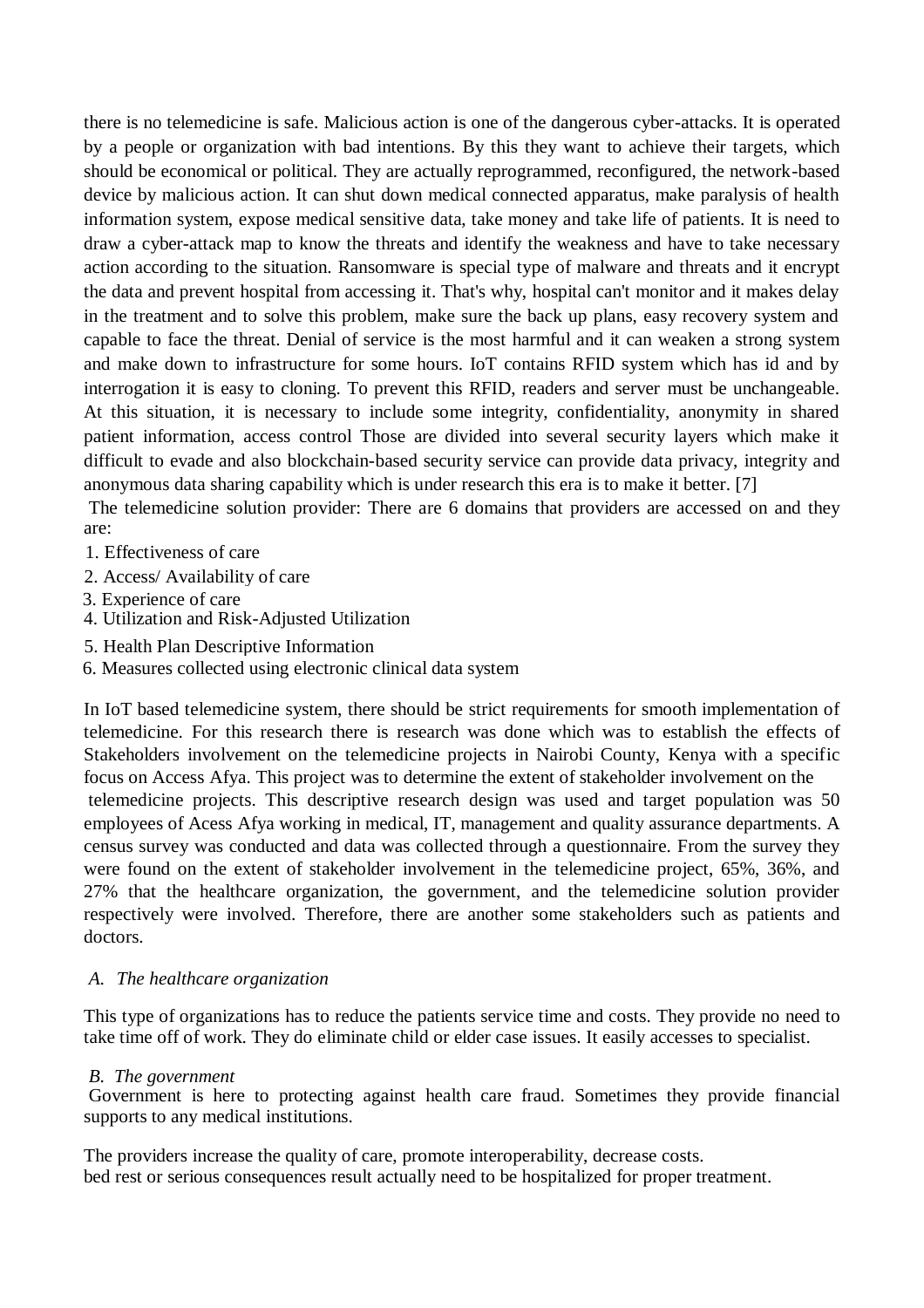## *C. Doctors*

The doctor has also called the telemedicine physicians. They are here to monitoring prescription medications usage, using the IoT based device with proper way like all necessary information such as the patients' health conditions, blood pressure level and so much more remotely.

## *D. Patients*

The patients have to make sure that their smartphone, tablet or pc are ready, check insurance, make an appointment, describe symptoms etc. [8]



# IX. STAKEHOLDER'S INVOLVEMENT TODAY'S WORLD

Fig. 10. Healthcare flow chart during pandemic

In the figure, a flow chart is shown which is a common example of telemedicine as well as application and it has been implemented as an effective model in many countries in the current pandemic COVID 19. It will be more beneficial if it can be fully described and further propagated. At first in the chart, it is seen that, patients choose virtual platform which can be asynchronous method (email, message, web portal) or synchronous method (video conferencing) healthcare flow chart during pandemic. In asynchronous method, patient mainly do self-assessment like checking the symptoms and if there is positive symptom then patients have to move on synchronous method. That means patient have to contact with physician for follow up. Then physician will observe and identity health problem. From asynchronous side and synchronous side, if there is no problem find out then patient will be stay at home and he will be monitoring but if problem found in synchronous side, then patient need to go to the hospital for test. The physician will then give the necessary tests to diagnose and check the physical condition. If the patient's condition is good after the test, he will be asked to take treatment from home with medicine and take.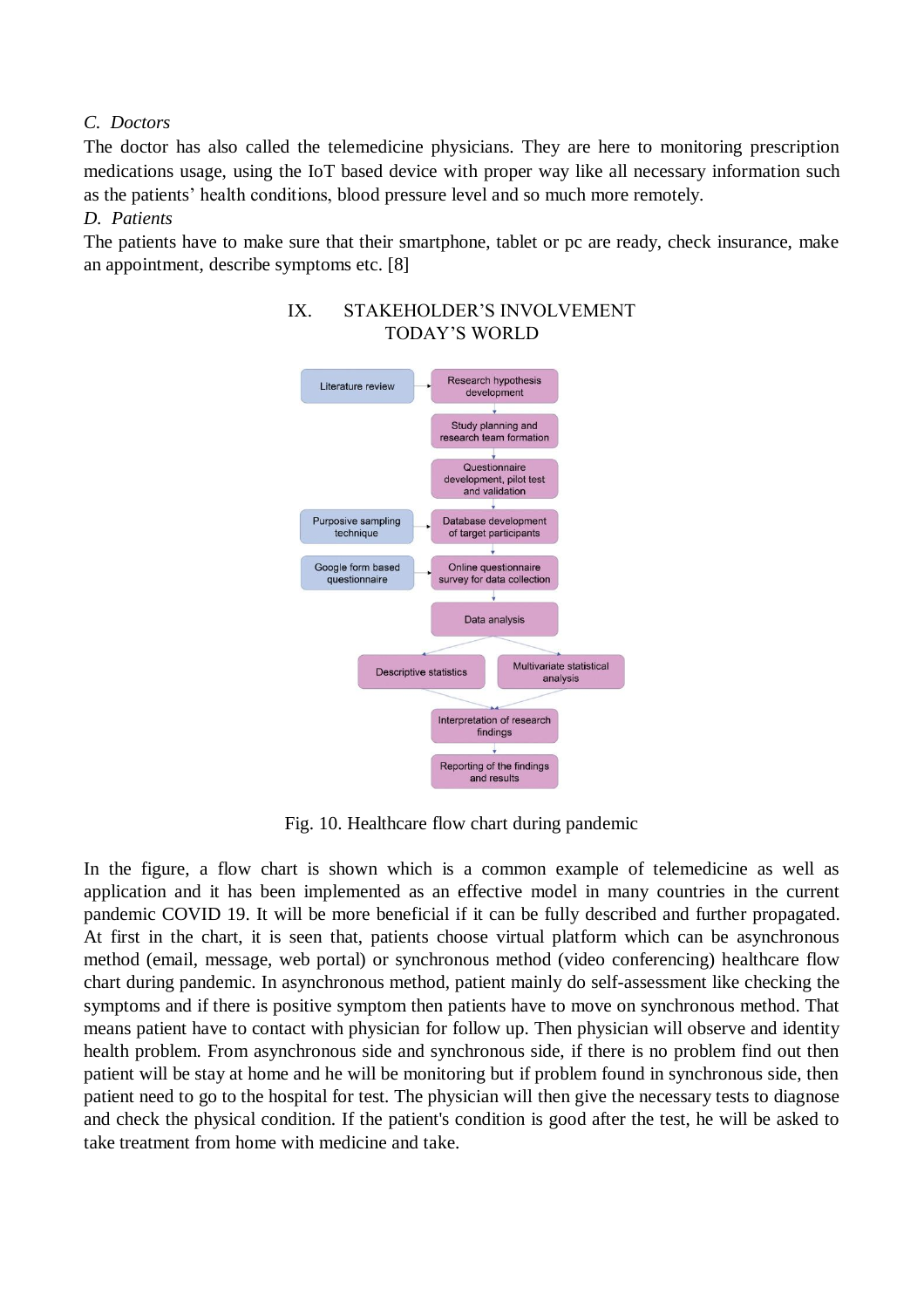# VII. NEXT GENERATION OF TELEMEDICINE

## *A. Doctor robot*

Autonomous telehealth robot can help for remote patient monitoring. Like some robot act like a doctor. They make rounds the hospital, sharing live feed and send to specialist who can consult by on screen. For this, in rural area, doctors can check conditions from far away. Other robots allow surgeon to contribute with operations remotely by seeing the same view and performing the procedure.

## *B. Brain swelling sensors*

Brain swelling sensors: This sensor has less amount of size which are implemented within the cranium to help brain surgeries keep track of severe brain injuries and avoid further deathly swelling. They measure pressure on the brain and are able to dissolve by itself in the body without further medical interference. Adding IoT in this device, it will be more efficient. The data from the device at brain will pass faster and the data will more accurate.

## *C. Smart video pills*

A smart pill can travel through a patient's intestinal tract and take pictures as it travels. It can then send the collected pictures information to a wearable device, which in turn would send it to a dedicated smartphone app. It can also visualize the gastrointestinal tract and colon remotely. In this pill, IoT can be added. After that, this device can improve it working process and there will be no need a wearable device. [9]

## *D. Blockchain based secure service*

For the next generation IoT based telemedicine system, blockchain based secure telehealth system will be more important for telemedicine. The solution which utilizes blockchain-based smart contact in the key of establishment, data access and data sharing process. The blockchain storage is extended with the IPFS (Interplanetary File System) to reduce blockchain storage growth to support the huge number of connected nodes. The access control to the patients for data sharing are handled through the smart contracts.

# *E. FAIDM in Telemedicine*

FAIDM refers to federated anonymous identity management which is for medical privacy protection in telemedicine system. It will be provided a secure way to protect medical privacy such as secure transmitted data which is related to privacy of patients. Also, It will be provided anonymous identities for devices in order to reduce the possibility of leaking transmitted medical data and real information of device and its owner. Therefore, if one of devices transmit abnormal data, it will provide traceability for servers of medical Institute.

## XII. CONCLUSION

This report was discussed about IoT based telemedicine system in details. Besides, the necessity of telecommunications in the medical sectors which has been described. The scope of telemedicine is wide through this report highlights some of it. The main thing of telemedicine is offering is to provide treatment to the patient from a distance. In addition, we are able to keep the patient under observation continuously. As a result, it is possible to take quick action on any problem of the